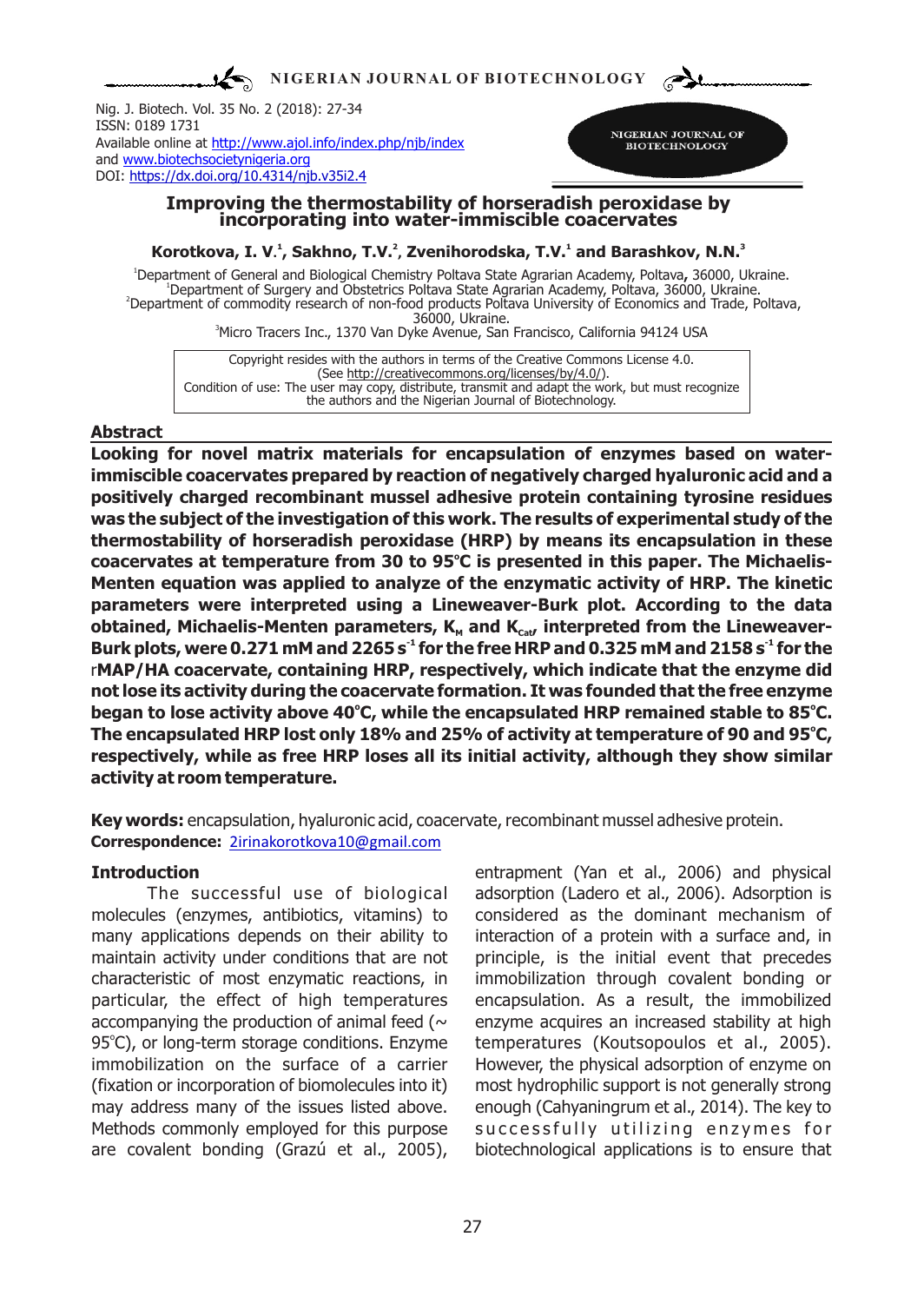upon immobilization the enzyme remains functional. Strategies for the covalent immobilization of enzymes have been reviewed in many publications (Hirsh et al., 2010; Novick and Rozzell, 2008; Ahmad, R., Sardar, M. 2015). The covalent binding is usually very strong, and leakage of enzyme from the support is usually minimal. However, covalent immobilization of enzymes onto solid supports may lead to damage in their structures, thereby causing loss of activity (Matosevic et al., 2011). Many scientists and engineers concentrated on enzyme immobilization using nanoscale material as support by using traditional immobilization methods, mainly as covalent attachments (Datta et al., 2013; Homaei et al., 2013). As time passed, the revolutionary immobilization method was developed based on the size of the enzyme with a nanometer scale such as single enzyme nanoencapsulation and self-entrapment by silaffin (Min and Yoo, 2014).

In our opinion, more promising way to increase the enzymes' thermostability is related to different types of encapsulation despite the various post-translational machineries. Encapsulation provides a platform for protecting enzymes from thermal inactivation during prolonged exposure of increased temperatures, provided that adequate interactions between the matrix and the enzyme occur. In addition, it is necessary that the matrix materials also withstand high temperatures (Unsworth and Koutsopoulos, 2007). The main attention focuses on correlating thermostability and enzymes' activity. Various materials are used in creating matrices: silica based materials (e.g. sol-gel matrices, mesoporous silica; Pierre, 2004), aluminosilicates (Lee et al., 2005), polymers (Yan et al., 2006; Bolis et al., 2004) and organoclays (Patil et al., 2005), but they all have some limitations.

Looking for novel matrix materials, there were attracted by recent publications of (Kim et al., 2016; Choi et al., 2011) on water-immiscible coacervates prepared by reaction of negatively charged hyaluronic acid (НА) and a positively charged recombinant mussel adhesive protein (rMAP) containing tyrosine residues (rMAP/HA). The results on experimental study of thermostability improvement of horseradish peroxidase (HRP) by its encapsulation in these

coacervates are presented in this article.

# **Materials and Methods**

Horseradish peroxidase (HRP) is an enzyme that is widely used in bioassay and biosynthesis and whose properties have been studied for decades (Veitch, 2004), was chosen as a model enzyme for the present study. Among existing encapsulation methods or genetic approaches applied to HRP, the nanogel demonstrates unprecedented stability and ease of execution of the two-step encapsulation procedure. An advantage of enzyme encapsulating in the nanogel is that the second step, which is aqueous in situ polymerization, can be repeated by adding monomers and crosslinkers to react with the primary nanogel so as to give the final product that contains a single enzyme in expected size and shape. It was founded that the encapsulated enzyme (HRP) exhibits similar biocatalytic behavior with a free HRP, but significantly improved stability at high temperature (Yan et al., 2006).

Nevertheless, in our work, the coacervate which was prepared by reaction of negatively charged hyaluronic acid (HA) and a positively charged recombinant mussel adhesive protein (rMAP), was used to encapsulate the enzyme (HRP). The two starting materials are well known for their thermal stability, which in the case of HA can exceed 130°C (Gousse et al., 2012) and rMAP which is the strong and waterinsoluble mussel adhesive proteins have were used to formation of a water-insoluble coacervates. Such features of mussel adhesive proteins (MAPs), as biocompatibility and strong adhesiveness explain their high potential in different applications in medicine, including design of artificial tissues. Mussels are able to keep strong adhesion in different environment to survive. For our study, a significant advantage of MAPs is their ability to attach to all types of inorganic and organic surfaces.

The potential of rMAP/HA coacervate as an effective binding material for grafts is described in study (Kim et al., 2016). The authors of article mentioned that their investigation of interaction between HA and rMAP was stimulated by the sandcastle worminspired complex coacervation using these two components.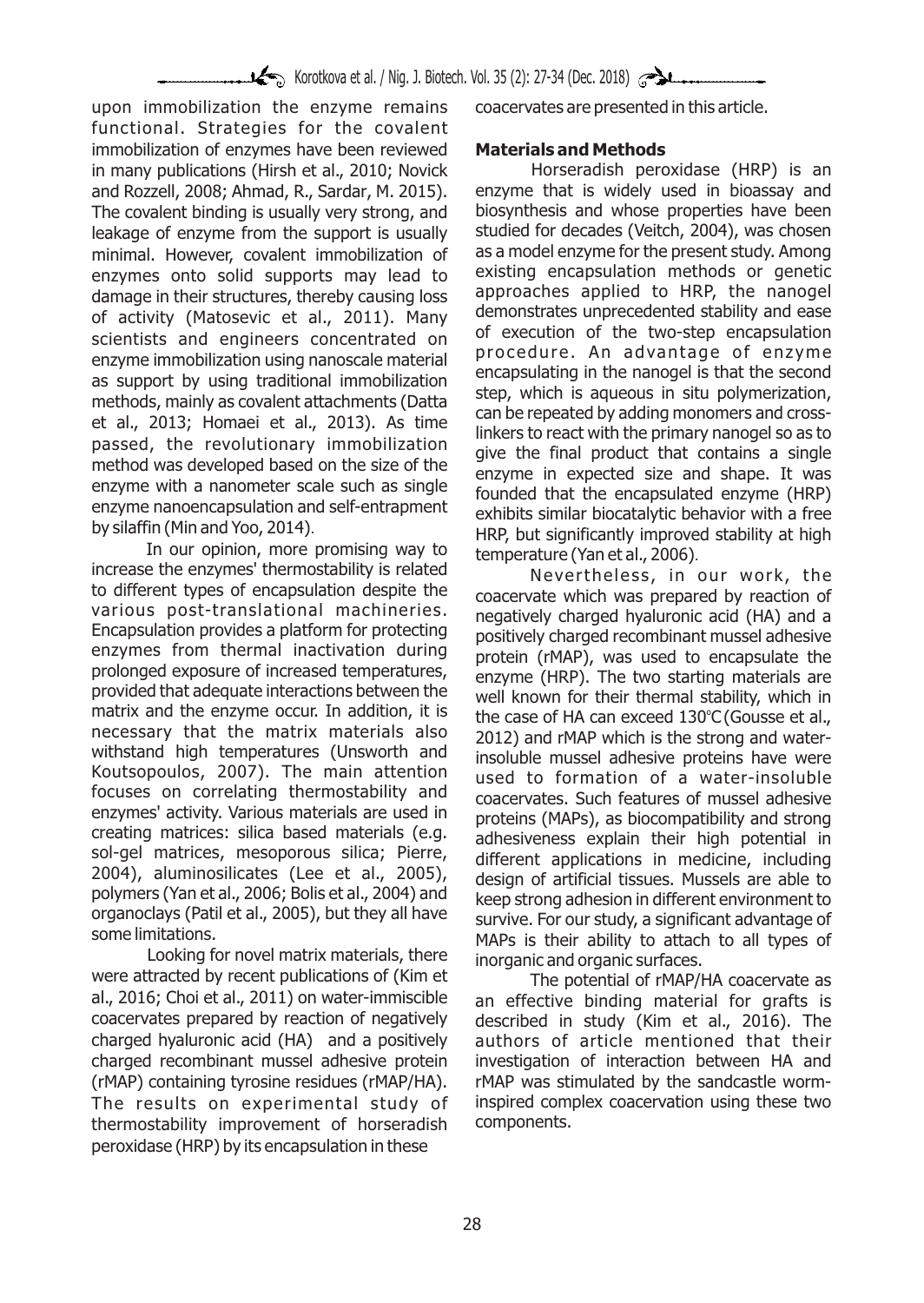A composition of foot proteins type 1 (fp-1) together with proteins type 2 (fp-2) retrieved from mussels is example of extracted MAPs during single commercially available process. The evidence of low efficiency of this process is the fact that about 10000 mussels are required to obtain 1 g of final product. The foot protein type 5 (Mgfp-5) and type 3 (Mgfp3) manufactured from Escherichia coli display advantageous adhesiveness and other attractive properties. Tyrosinase-modified recombinant fp-5 showed  $\sim$  1.11 MPa adhesive shear strength, which is the first report of a bulk-scale adhesive force measurement for purified recombinant of natural MAP type. The complex coacervate with using recombinant fp-5 and hyaluronic acid was prepared as an efficient adhesive composition having improved bulk adhesion strength (Hwang et al., 2007; Lim et al., 2010). At the same time, MAP type 5 (fp-5) is characterized by several problems for practical applications such as low production yield from toxicity to host E. coli cellular structure, as well as limited solubility on post-purification step and related to this fact challenges in purification process.

Therefore, we used MAP of the hybrid type 151 (fp-151), which has a number of important properties, and efficiency as presented in the study of Hwang et al. (2007). Previously Kim et al., (2008) describe recombinant protein which was based on 6 repeats of the fp-1 deca-peptide fragments at both C-termini and N-termini of protein fp-5, which was designed with a high level of success and obtained in *E. coli* system and considered as potentially important natural adhesive. However, the recombinant fp-151 system also requires the limitations in quantity, as there is a need for further progress in process of separation from Gram-negative bacterium *E. coli*. Safety issues related to the presence of *E. coli* need to be considered when process of protein purification is taking place.

Thus, taking into account all the above the following two-step procedure was performed according to the method of Kim et al, (2016) and enzymatic activity assay performed following published procedure of Yan et al., (2006).

The first stage: the isolation procedure of rMAP.

*Escherichia coli* BL21 (DE3) cells containing the plasmid encoded by the fp-151 hybrid recombinant protein were cultured in an incubator at 37°C at 250 rpm in Luria-Bertani medium (LB) supplemented with 50 μg/ml ampicillin. When the culture density reached the optimum range of 0.7 at 600 nm (OD $_{600}$ ), 1 10<sup>3</sup> M isopropyl-β-D-thiogalactopyranoside was added to induce rMAP expression. After this procedure, the culture was incubated for an additional 8 hours with stirring at 37°C. Bacteria were collected by using centrifuging at 7,500 g for 10 minutes at  $4^\circ$ C and the collected cell pellets resuspended in lysis buffer  $(10 10<sup>3</sup>$  M Tris-HCl and  $100 10<sup>3</sup>$  M sodium phosphate, pH = 8.0) per gram wet weight. The cells were lysed in a buffer using an OS cell-disruption system, followed by centrifugation at 15,000 g for 20 minutes at 4°C. After the centrifugation procedure, which is process of purification from impurities, the lysate was treated with Tris-Triton-EDTA buffer (50  $10^{-3}$ M Tris-HCl, 1% Triton-X-100, 1:10<sup>-3</sup> M ethylenediaminetetraacetic acid and  $0.1 10<sup>3</sup>$  M phenylmethanesulfonyl fluoride,  $pH = 8.0$ ), then resuspended in 25% (v/v) acetic acid for rMAP extraction. The precipitate was separated from the homogenate by centrifuging at 14,000 g for 30 min at 4°C and the supernatant was collected and then freeze-dried.

The second step: the making of rMAP/HA coacervate containing horseradish peroxidase (HRP).

To obtain the complex coacervate, each polyelectrolyte (rMAP and HA) was dissolved in PBS buffer at concentration 1 mg/ml. In addition, the obtained saturated solution of HRP in PBS was filtered through filter paper. For complex coacervation between rMAP and HA solutions, the optimal ratio of  $7:3$  (w/w), was used, which was proposed in the study (Kim et al., 2016). The condensed coacervate phase was prepared by stirring the mixture of prepared HRP, rMAP and HA solutions at ratio 10:7:3 for 20 min at  $4^{\circ}$ C. The brown precipitate was collected by centrifuging at 14,000 g, the supernatant was separated and the precipitate, frozen to the temperature of liquid nitrogen and freeze-dried.

The final procedure: measurement of enzymatic activity.

The biocatalytic activity was examined using 3,3',5,5'-tetramethylbenzidine (TMB) as the substrate. The incubation mixture contained 0.9 ml of 100 mM phosphate citrate (pH=5.5) containing 1.1 mM  $H_2O_2$ , 0.05 ml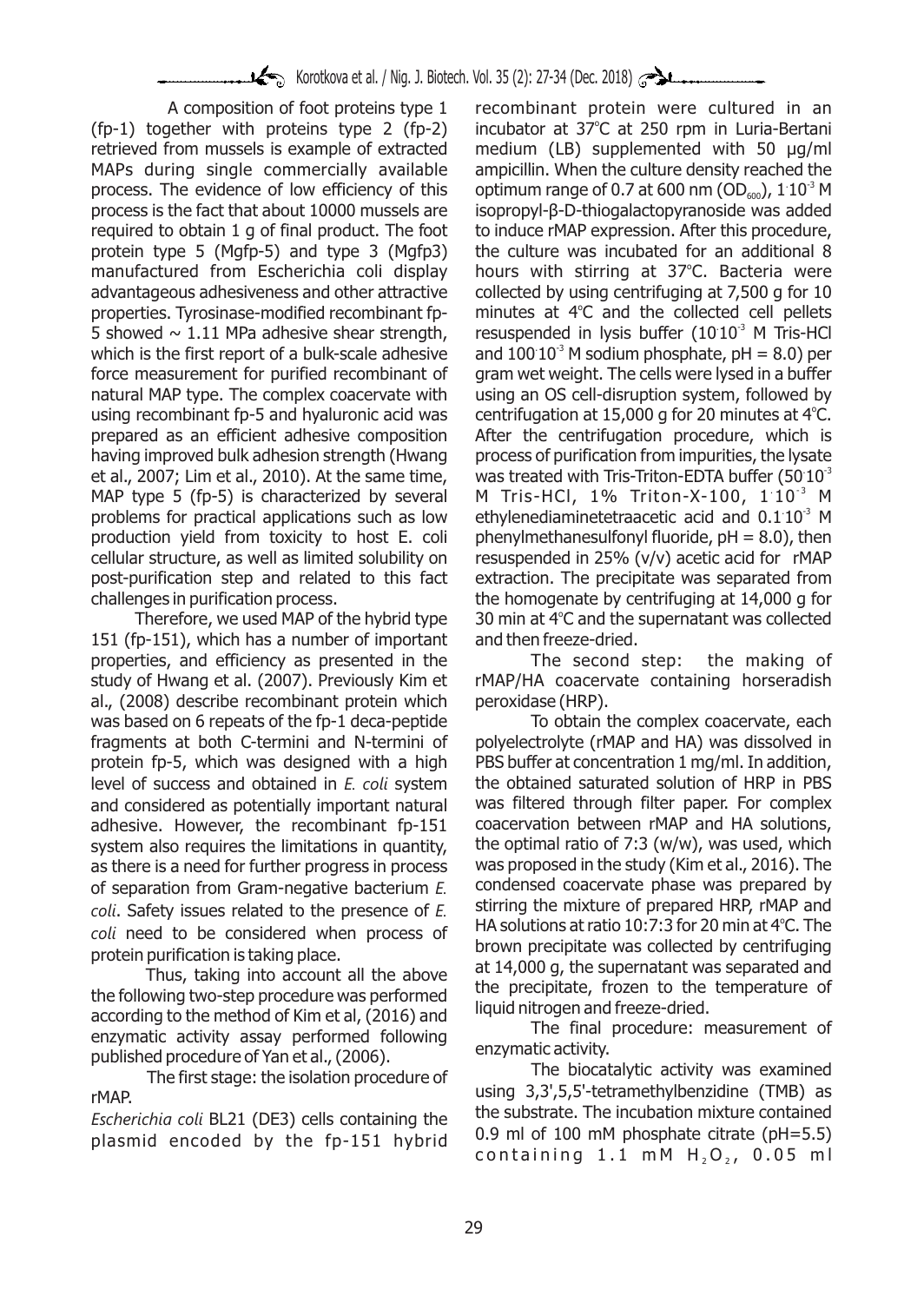0.02 M H<sub>2</sub>O<sub>2</sub>, and 10  $\mu$ M 0.2  $\mu$ g / ml HRP. The reaction was initiated by adding 0.05 ml of DMSO containing 0.02 M TMB and monitored by measuring OD<sub>655</sub> using a UV-Visible Spectrometer (Shimadzu). The oxidation rate of TMB were interpreted from slope of the initial linear parts of the adsorption curve at 655 nm using a molar absorption coefficient (39000  $M<sup>1</sup>$ cm<sup>-1</sup>) for the oxidation product of TMB (Frenkel-Mullerad and Avnir, 2005).

### **Result and Discussion**

To determine thermal stability of the free HRP and rMAP/HA coacervate, containing HRP, the sample was incubated at different

temperature (from 30 to 95°C) at given period. Then the sample was incubated 2 hours at  $4^\circ\text{C}$ and room temperature sequentially before subjected to HRP activity assay.

A comparison of the thermal stability of free HRP and rMAP/HA coacervate containing HRP was performed at a temperature of 30 to 95°C at pH=7.0. The free HRP started to lose its activity above 40°C while the encapsulated HRP remained stable until 85°C. As shown in Figure 1, at temperatures of 90°C the encapsulated HRP lost only 18% activity and at 95°C-25% activity, while the free HRP loses all its initial activity, although they show similar activity at room temperature.



**Figure 1:** Thermal stability of the rMAP/HA coacervate, containing HRP (1) and free HRP (2) at pH=7.0

Also, the dependence of the activity of free HRP and encapsulated HRP on the incubation time was studied (Figure 2). As follow up from the Figure 2, the activity of the free enzyme decreases by a 50-fold during the incubation at 85°C for 60 min. The activity of the encapsulated enzyme (HRP in rMAP/HA coacervate) decreases weakly, at 1.14-fold

during the incubation at 85°C. Thus, the activity of the encapsulated enzyme before the beginning of incubation is 0.032 units, after 20 min of incubation - 0.031 units, after 60 min of incubation - 0.028 units. In this case, the initial activities of the free and encapsulated enzyme practically coincide.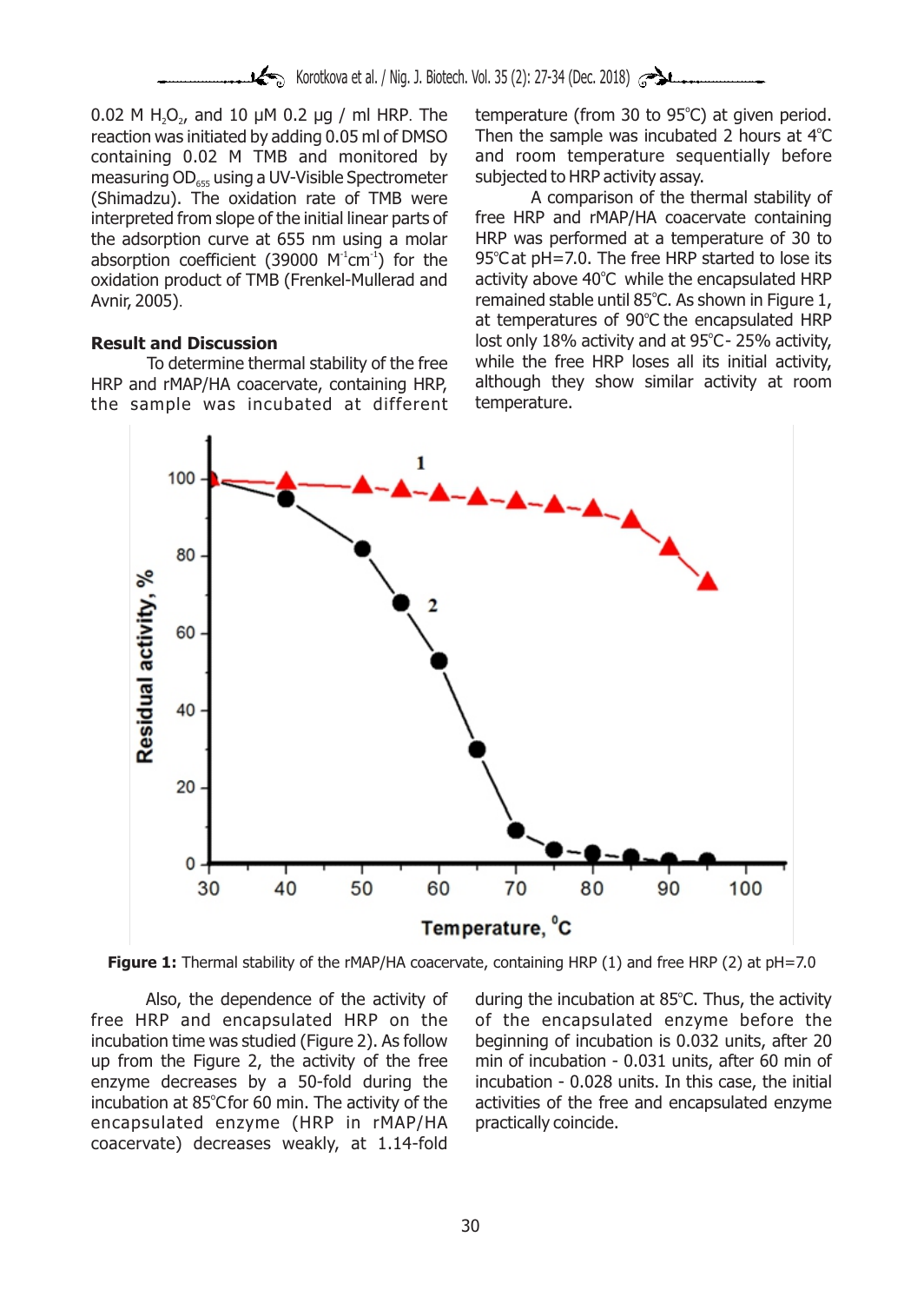

**Figure 2:** Thermal inactivation kinetics of the encapsulated HRP (1) and free HRP (2) at 85°C in the oxidation of TMB during the incubation time at  $pH = 7$ .

Thus, the inclusion of the enzyme in the coacervate leads to a decrease in the catalytic activity of the enzyme after incubation for 60 min at 85°C by 12%, while the free enzyme loses its activity almost completely (98%). The maintain of HRP activity in rMAP/HA coacervate to 98% can be explained by an increase in the amount of available enzyme as a result of expansion of the coacervate pores at the increase of the

temperature.

The Michaelis-Menten equation was used for the analysis of enzymatic activity, which was applied to the free HRP and rMAP/HA coacervate, containing HRP with a TMB concentration of 0 to 1 mM. The kinetic parameters were interpreted using a Lineweaver-Burk plot (Veitch, 2004; Figure 3).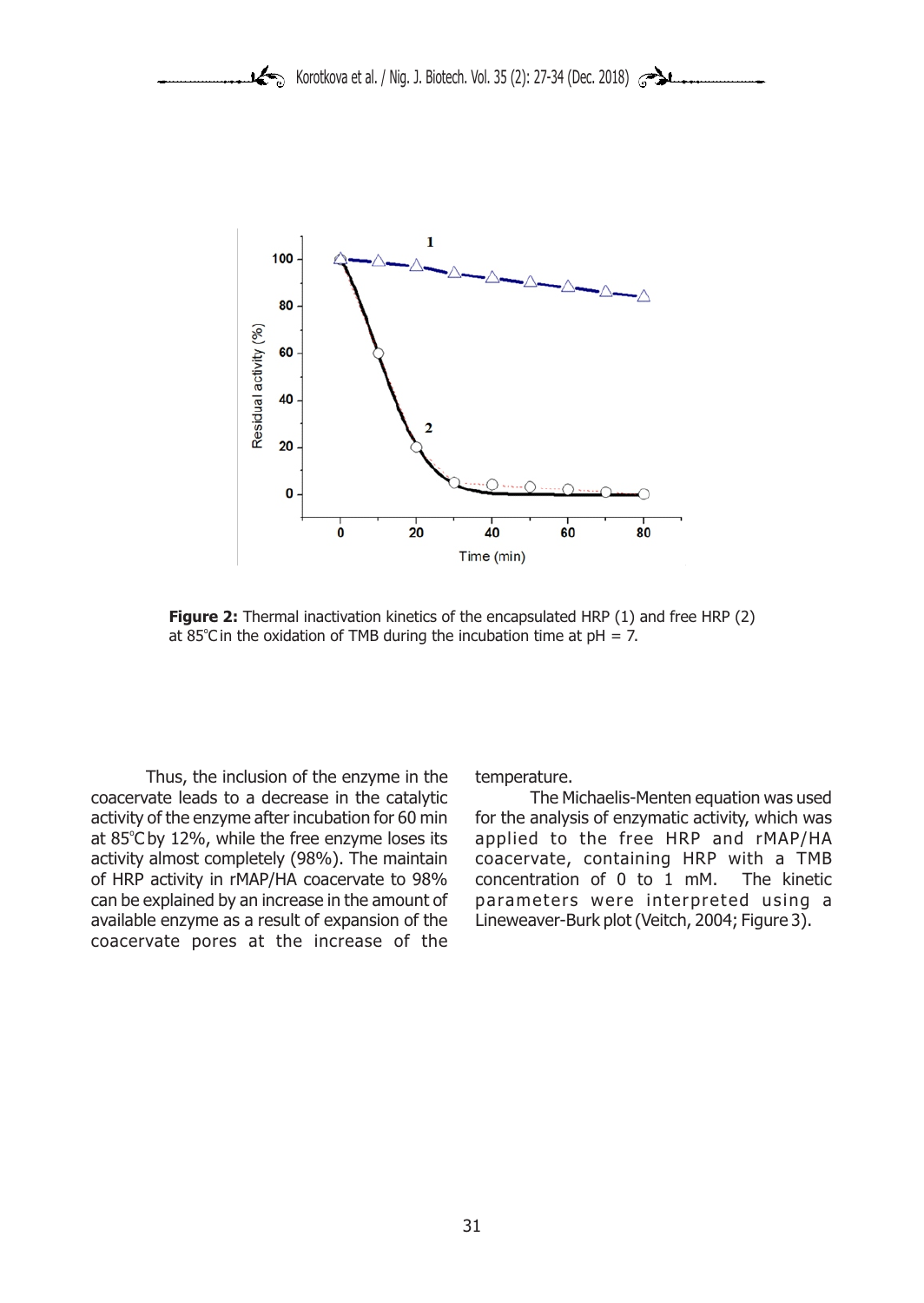

Figure 3: The Michaelis-Menten equation and determination of the kinetic parameters using a Lineweaver–Burk plot. ( $\upsilon$  is the reaction rate; [S] is the concentration of substrate (TMB);  $V_{\text{max}}$  is the maximum rate achieved by the system, at saturating substrate concentration; the Michaelis constant  $K_M$  is the substrate concentration at which the reaction 27rate is half of  $V_{\text{max}}$ ).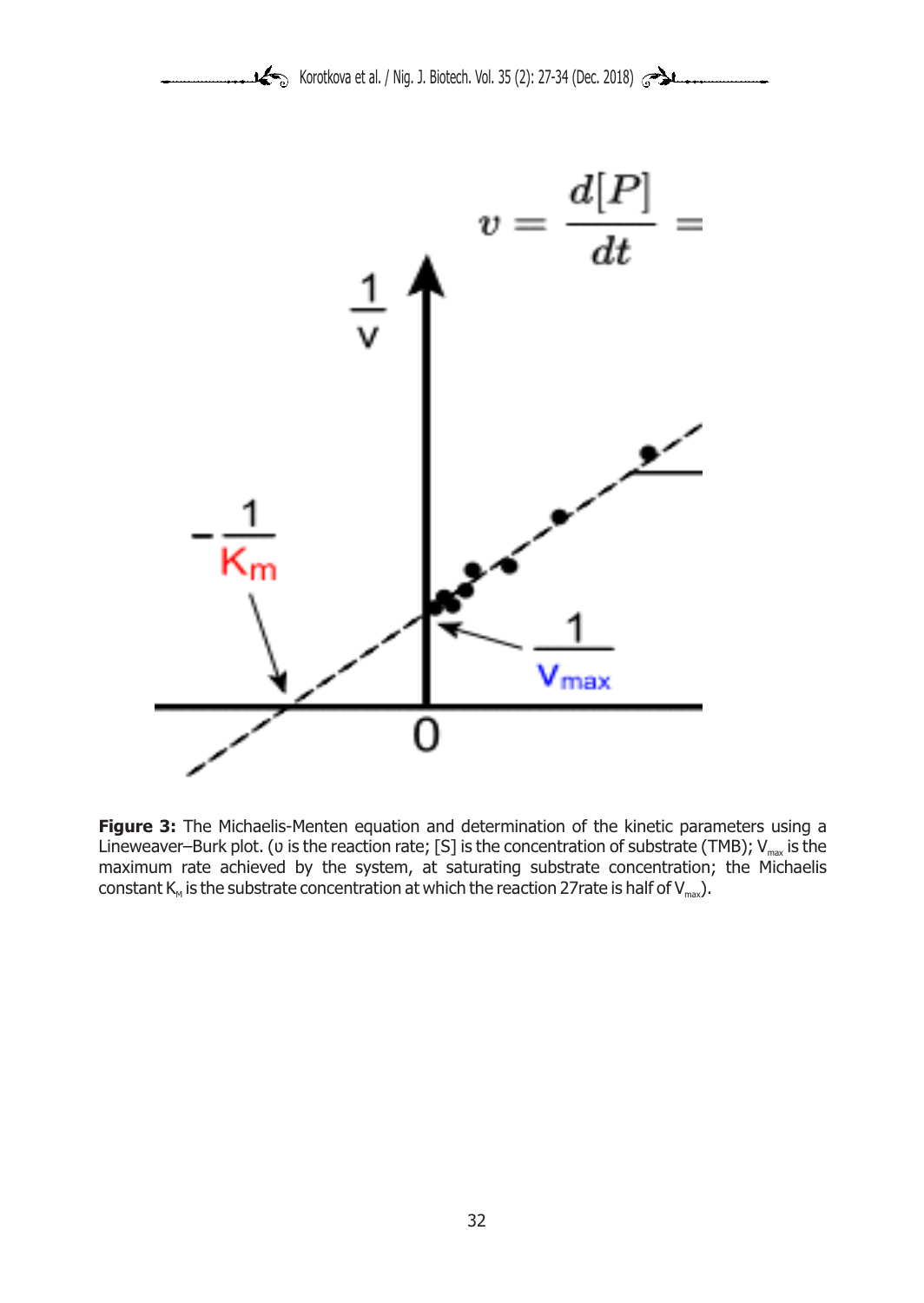**Note**: The Michaelis-Menten equation can be rewritten as  $V= K_{\text{cav}}$  [Enzyme] [S]/( $K_{\text{av}}$  + [S]).  $K_{\text{cat}}$  is measures the number of substrate molecules "turned over" by enzyme per second. The reciprocal of  $K_{\text{cat}}$  is then the time required by an enzyme to "turn over" a substrate molecule. The higher the  $K_{\text{ext}}$  is the more substrates get turned over in one second.

According to the data obtained from the Michaelis-Menten parameters,  $K_{M}$  and  $K_{Cat}$ interpreted from the Lineweaver-Burk plots, 0.271 mM and 2265 s<sup> $1$ </sup> were for the free HRP and 0.325 mM and 2158  $s<sup>-1</sup>$  for the rMAP/HA coacervate, containing HRP, respectively. In the opinion of the authors of study (Basak et al., 2005) similar Michaelis-Menten parameters observed for the free and encapsulated HRP indicate that the thin protective shell insignificantly affects the transport of the substrate to HRP, the enzymatic reaction kinetics, and the discharge of product. This type of behavior of encapsulated HRP is somehow similar to behaviors of HRP reported in the study of Basak et al. (2005) for the HRP encapsulated by nanogel crosslinked with N,N'-methylene bisacrylamide-based polymer. At the same time such a behavior is very different from behavior of HRP encapsulated in solid silica reported in the study of Sharma,(2005). These authors reported that due to encapsulation  $K_{M}$  was increased from 45.5 to 217.8 mM and  $K_{\text{cat}}$  was decreased from 6.13  $10^7$  to 1.05  $10^5$  s<sup>1</sup> when o-dianisidine, whose molecular weight is similar to the TMB, was applied as the substrate.

We believe that the significantly enhanced thermal stability of the encapsulated HRP is due to the adsorption on the inner surface of the coacervate followed by covalent bonds with the coacervate, which prevent thermal fluctuations leading to enzyme deactivation at high temperature.

## **Conclusion**

Thus, the study results indicate that the method of encapsulation of enzymes by using rMAP/HA coacervate-based procedure, proposed in the present paper is capable to provide significantly better results than other known encapsulation methods. The enzyme encapsulated in this way and the free enzyme show similar catalytic behavior, providing a robust enzyme model for a large variety of applications. Further investigation of this

method hopefully will be able to extent the proposed approach to other important biological molecules.

## **References**

Ahmad, R., Sardar, M. (2015). Enzyme Immobilization: An Overview on Nanoparticles as Immobilization Matrix. Biochem Anal Biochem. 4(2): 1000178

Basak, S., and Ghosh T. C. (2005). On the origin of genomic adaptation at high temperature for prokaryotic organisms. Biochem. Biophys. Res. Commun. 330: 629–632

Bolis, D., Politou, A. S., Kelly, G., Pastore, A., Temussi, P. A. (2004). Protein stability in nanocages: A novel approach for influencing protein stability by molecular confinement. J. Mol. Biol. 336: 203–212

Cahyaningrum, S. E., Herdyastusi, N., and Maharani, D. K. (2014). Immobilization of Glucose Isomerase in Surface-Modified Chitosan Gel Beads. RJPBCS. 5(2): 104-111

Choi, Y. S., Kang, D. G, Lim, S., Yang, Y. J., Kim, C. S., Cha, H. J. (2011). Recombinant mussel adhesive protein fp-5 (MAP fp-5) as a bulk bioadhesive and surface coating material. Biofouling: J. Bioadhesion and Biofilm Research. 27(7): 729-737

Datta, S., Christena, L. R., Rajaram, Y. R. S. (2013). Enzyme immobilization: an overview on techniques and support materials. 3 Biotech 3:1–9

Frenkel-Mullerad, H.; Avnir, D. J. (2005). Sol−Gel Materials as Efficient Enzyme Protectors:  Preserving the Activity of Phosphatases under Extreme pH Conditions. J. Am. Chem. Soc. 127: 8077–8081

Grazú, V., Abian, O., Mateo, C., Batista-Viera, F., Fernández-Lafuente, R., Guisán, J. M. (2005). Stabilization of enzymes by multipoint immobilization of thiolated proteins on new epoxy-thiol support. Biotechnol Bioengin. 90: 597–605